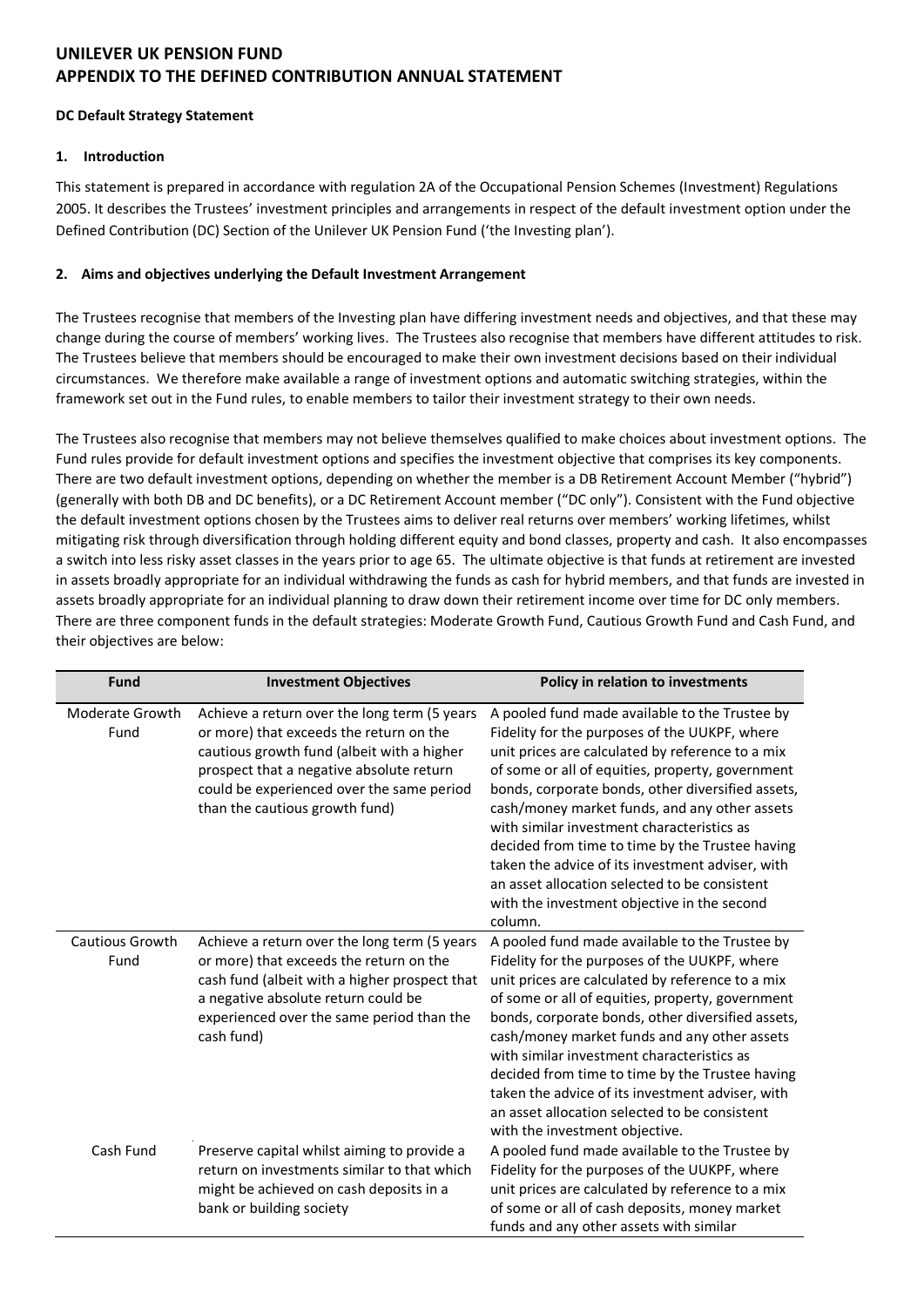investment characteristics as decided from time to time by the Trustee having taken the advice of its investment adviser, with an asset allocation selected to be consistent with the investment objective

In light of the above, the Trustees have adopted the following objectives in relation to the default arrangements:

• To generate a good level of real return over members' working lifetimes, whilst mitigating risk through diversification.

*The growth phase structure for both default arrangements invests in the Moderate Growth Fund. This Fund holds a diversified range of assets that is expected to provide long term returns similar to those of equities, but with less volatility.* 

• To provide a strategy that reduces investment risk for members as they approach retirement.

*As a member's account grows, investment risk will have a greater impact on retirement outcomes. Therefore, the Trustee believes that a default arrangement that seeks to reduce investment risk as the member approaches retirement is appropriate. This is achieved via automatic switching over a 10 year switching period before retirement. Initially funds are switched from the Moderate Growth Fund to the Cautious Growth Fund. This gives members' accounts the opportunity to still grow at a reasonable rate and stay 'diversified' – that is, spread across a range of investments. During the last 4 years before retirement age, funds are switched into the Cash Fund for Hybrid members. During the last 3 years before retirement age, 25% of funds are switched into the Cash Fund for DC only members.*

• To invest members' accounts at retirement in assets that are broadly appropriate considering the likely form in which they will draw benefits. This assumes that hybrid members will likely withdraw funds at retirement as cash, whereas DC only members will likely draw down their retirement income over time.

*At age 65, for hybrid members, 100% of the member's assets will be invested in the Cash Fund reflecting the fact that most members will have acquired significant DB (Defined Benefit) rights (relative to their DC benefits) and will therefore wish to use their account to provide cash rather than additional income. At age 65, for DC only members, 75% of the member's assets will be invested in the cautious growth fund, with 25% invested in the Cash Fund. This reflects the fact that most of these members will likely want to transfer out of the UUKPF and keep their account invested while drawing an income from it over time, 25% of which would be as tax free cash.*

• To achieve a market return, subject to fees, broadly equivalent to the composite benchmark (for each Default Fund) which is comprised of the indices of each of the underlying sub funds as outlined in section 8.

*The Trustees monitor market performance on a quarterly basis.* 

#### **3. Investments**

Members within the default arrangements are invested in a 100% allocation to the Moderate Growth Fund whilst they are at least 10 years from the target retirement age. As the member approaches retirement, assets are gradually moved to the Cautious Growth Fund, and then the Cash Fund as shown in the switching matrices below.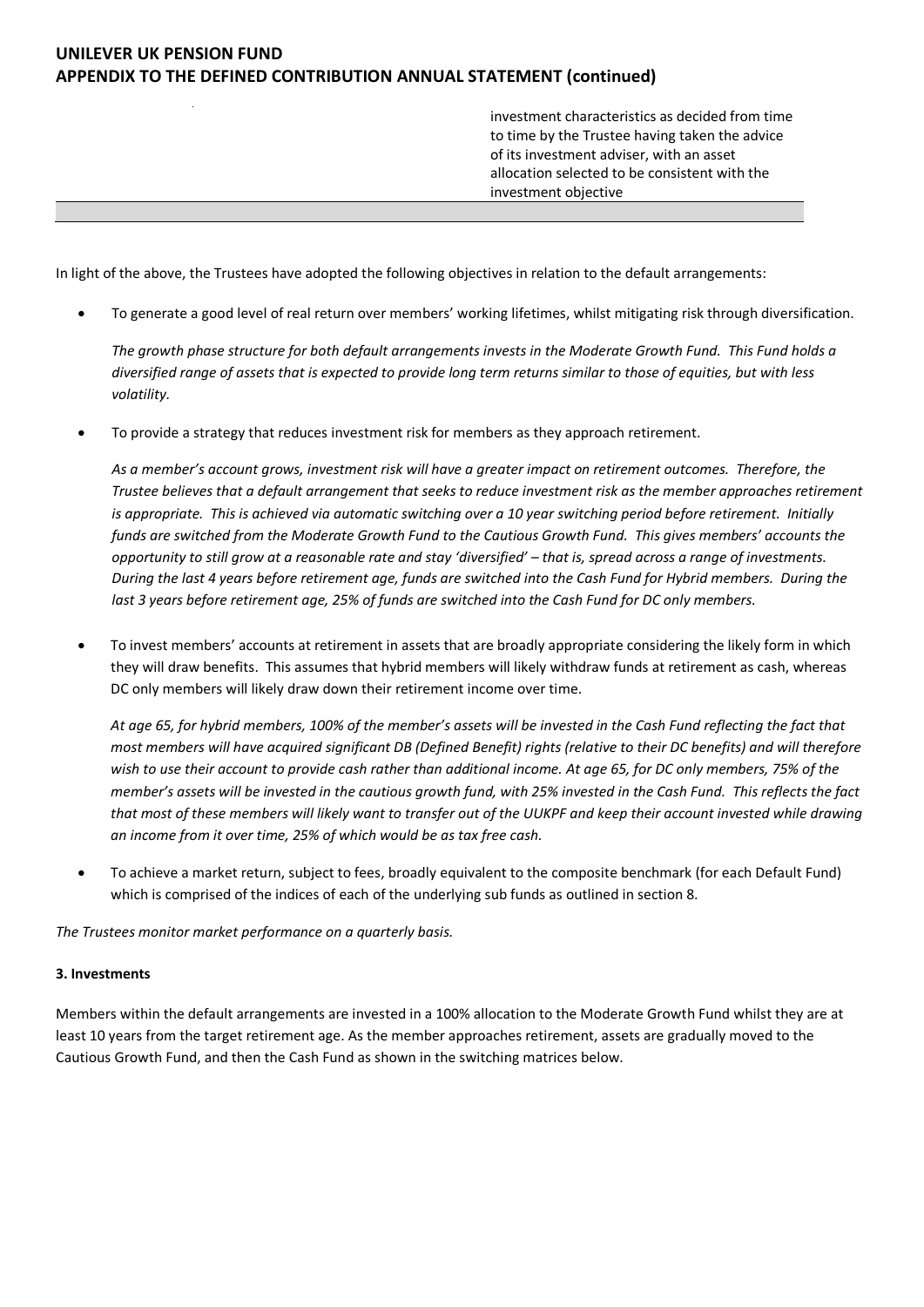

DC Only



#### **4. Measurement and management of risk**

Risk is not considered in isolation, but in conjunction with expected investment returns and retirement outcomes for members. In designing the default arrangement, the Trustees have explicitly considered the trade-off between risk and expected returns. The specific risks of which the Trustees take account include, but are not limited to:

**Risk of underperformance:** a fund offered by the Trustees may not meet the relevant investment objective with regard to performance. This risk is considered by the Trustees and their investment adviser within the ongoing review of the performance of the funds.

**Risk of fraud, poor advice or acts of negligence**: the Trustees seek to minimise this risk by ensuring that their advisers and thirdparty service providers are suitably qualified and experienced, that suitable liability and compensation clauses are included in all contracts for professional services and that suitable due diligence is done on a regular basis.

**Risk of the default investment option being unsuitable for the requirements of some members**: this risk is addressed by giving members a range of options, one of which is the default investment option. Members are provided with a diversified, but

## **Hybrid**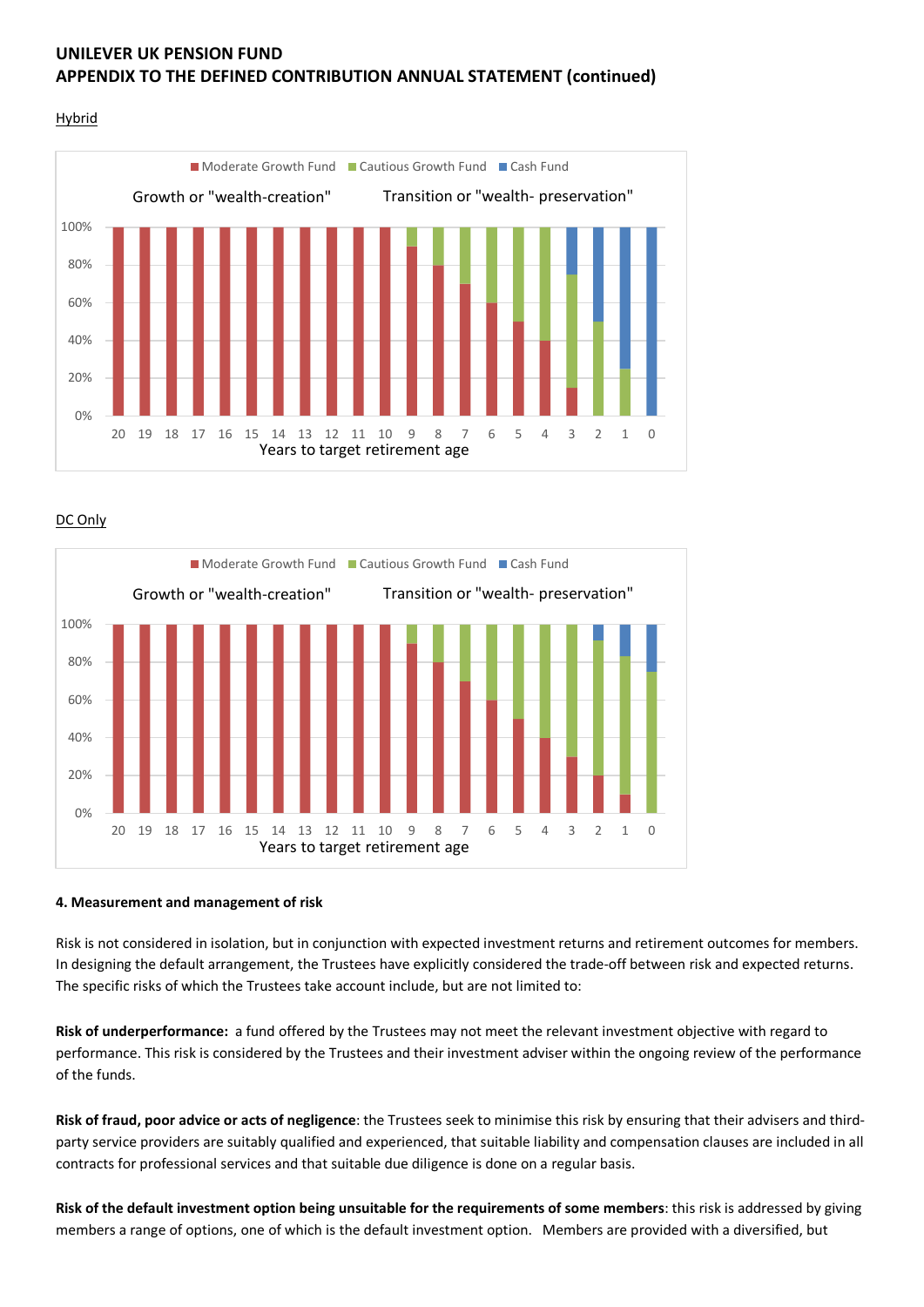limited, range of options which they can choose bearing in mind their attitudes to risk, expectations of returns and intentions with regard to retirement. The Trustees assist members to make suitable choices that may better fit their personal circumstances through communications, including the web portal. Also members in any of the Investing plan's automatic switching arrangements, including the default investment arrangement, are contacted before switching starts.

### **5. Responsible Investment and Corporate Governance**

The Trustees are signatories to the Principles for Responsible Investment (PRI) through the Unilever Pension Funds umbrella agreement. The Trustees believe that investing sustainably allows it to better assess the value and likely future performance of an investment over the medium to long-term. Sustainable investing is about generating a long-term risk adjusted return aligned with the Fund's objectives, whilst at the same time promoting a stable, well-functioning and well governed social, environmental and economic system on which long-term sustainable returns are dependent. The Trustees currently do not take into account any factors we consider to be non-financial. However, this is reviewed on a periodic basis.

Of the environmental factors the Trustees take into account, we believe that climate change presents the greatest risk to the long-term value and security of the Fund's assets. The Trustees believe that these environmental factors will have significant and wide-ranging implications for the global economy for the foreseeable future and the potential to impact the dynamics of global growth.

### Implementation:

It is the Trustees' policy that all matters are taken into account in the selection, retention and realisation of investments to the extent that they are materially relevant in assessing the future prospects of specific investments, including Sustainability considerations.

The assets are invested in pooled funds but the Trustees require all equity managers to have a Sustainability policy in place and to be signatories to the UN PRI as a minimum. The Trustees have given the appointed investment managers full discretion in evaluating Sustainability factors, including climate change considerations. Fixed income managers must also take Sustainability risk factors into account when appropriate.

The Trustees have developed an Sustainable Multi factor Equity fund with an external manager, which is aligned with the Trustee's Sustainability policy. Due to the importance of Sustainability, this has been included within the default investment option and provides all of the Fund's Global Developed Equity holdings.

The Trustees have a Sustainability policy which sets out further details, including further information on the implementation of the policy.

#### **6. Other policies in relation to the default investment arrangement**

The Trustees believe that both actively and passively managed funds have a role to play. Active managed funds are utilised to the extent that we either have a high level of confidence in the respective investment managers achieving their performance objectives, or we believe risk is better controlled, net of active investment management fees, within that asset class. For this reason the holdings in the Moderate and Cautious Growth Funds are managed using active and passive management.

Assets in the default arrangement are invested in daily traded pooled funds which hold highly liquid assets. This provides members with greater diversification and transparency of value than if the Trustees invested directly in securities. It also simplifies the Investing Plan's administration. The selection, retention and realisation of assets within the pooled funds are delegated to the investment manager in line with the mandates of the funds.

All of the pooled funds used are dealt daily.

The strategic asset allocation of each of the three funds that comprise the default investment arrangement is shown below in section 8.